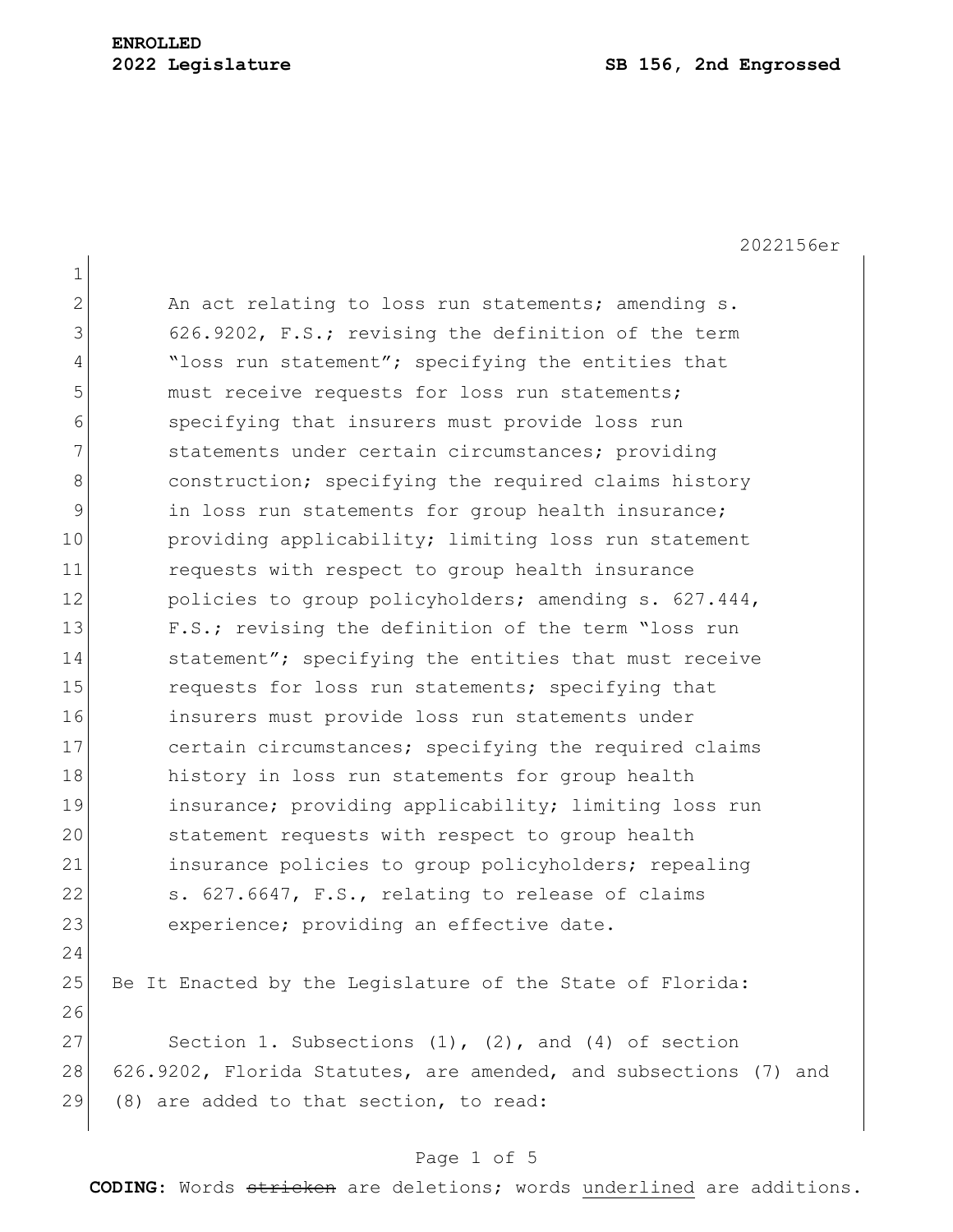2022156er 626.9202 Loss run statements for all lines of insurance.— (1) As used in this section, the term: (a) "Loss run statement" means a report that contains the policy number, the period of coverage, the number of claims, the paid losses on all claims, and the date of each loss. The term does not include supporting claim file documentation, including, but not limited to, copies of claim files, investigation 37 reports, evaluation statements, insureds' statements, and documents protected by a common law or statutory privilege. As applied to group health insurance, the term means a report that 40 also contains the premiums paid, the number of insureds on a 41 monthly basis, and the dependent status. 42 (b) "Provide" means to electronically send a document or to 43 allow access through an electronic portal to view or generate a document. (2) Notwithstanding any other law, an insurer shall provide to an insured within 15 calendar days after an individual or 47 entity designated by the insurer receives receipt of the 48 insured's written request, either: (a) A loss run statement; or (b) For personal lines of insurance, information on how to obtain a loss run statement at no charge through a consumer 52 reporting agency. However, this section does not prohibit an insured from requesting a loss run statement after receiving information from a consumer reporting agency, in which case the insurer shall then provide the loss run statement within 15 calendar days after the individual or entity designated by the 57 insurer receives the insured's subsequent written request. 

### Page 2 of 5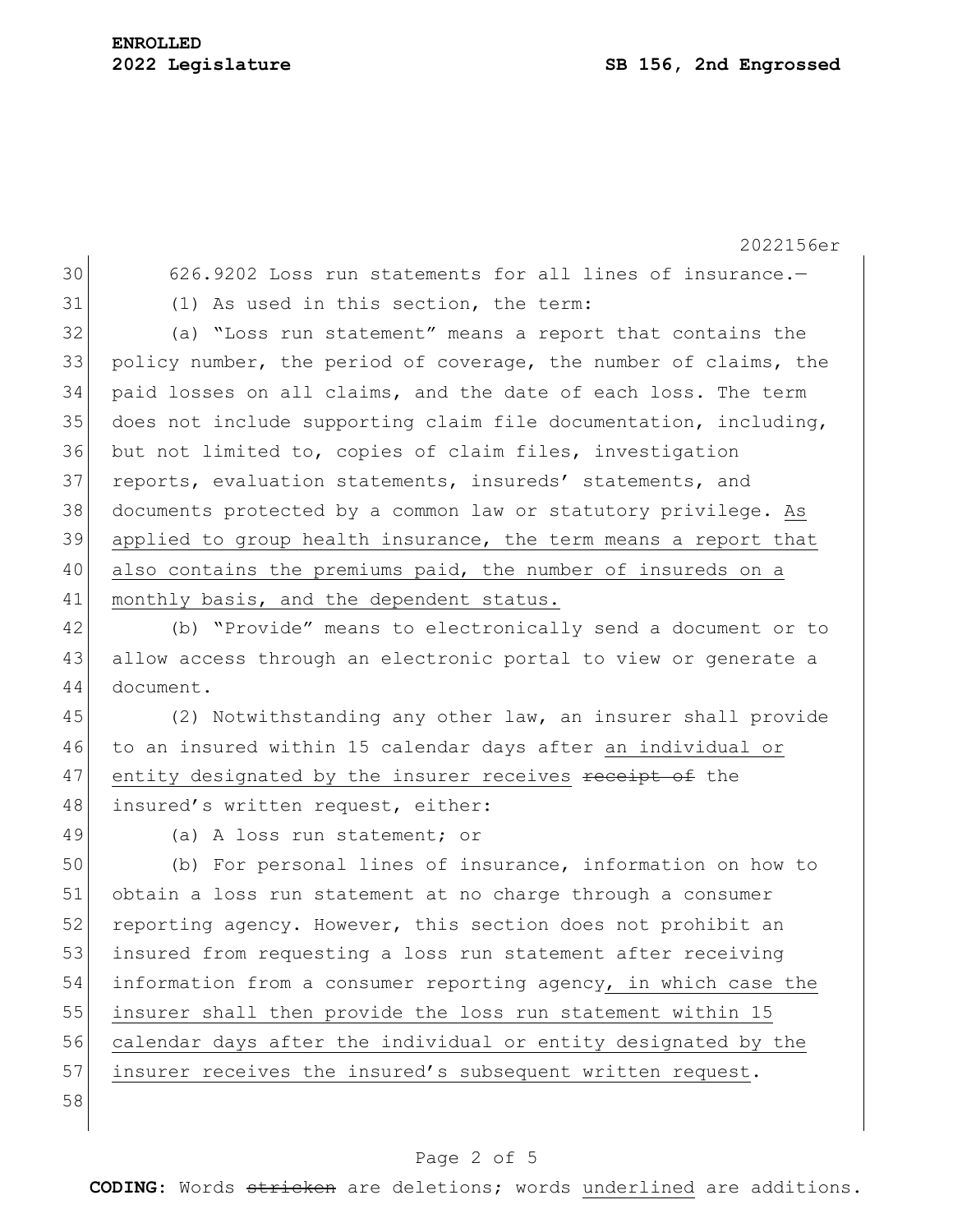|    | 2022156er                                                        |
|----|------------------------------------------------------------------|
| 59 | The insurer is deemed to be in compliance with this subsection   |
| 60 | if the surplus lines agent provides the loss run statement on    |
| 61 | behalf of the insurer.                                           |
| 62 | (4) Except for group health insurance, a loss run statement      |
| 63 | provided pursuant to this section must contain a claims history  |
| 64 | with the insurer for the preceding 5 years or, if the claims     |
| 65 | history is less than 5 years, a complete claims history with the |
| 66 | insurer. For purposes of group health insurance, a loss run      |
| 67 | statement provided pursuant to this section must contain a       |
| 68 | claims history with the insurer for the preceding 3 years or, if |
| 69 | the claims history is less than 3 years, a complete claims       |
| 70 | history with the insurer.                                        |
| 71 | (7) This section does not apply to a life insurer as             |
| 72 | defined in s. 624.602.                                           |
| 73 | (8) For group health insurance, only the group policyholder      |
| 74 | may request and be provided a loss run statement pursuant to     |
| 75 | this section.                                                    |
| 76 | Section 2. Subsections $(1)$ , $(2)$ , and $(4)$ of section      |
| 77 | 627.444, Florida Statutes, are amended, and subsections (7) and  |
| 78 | (8) are added to that section, to read:                          |
| 79 | 627.444 Loss run statements for all lines of insurance.-         |
| 80 | (1) As used in this section, the term:                           |
| 81 | (a) "Loss run statement" means a report that contains the        |
| 82 | policy number, the period of coverage, the number of claims, the |
| 83 | paid losses on all claims, and the date of each loss. The term   |
| 84 | does not include supporting claim file documentation, including, |
| 85 | but not limited to, copies of claim files, investigation         |
| 86 | reports, evaluation statements, insureds' statements, and        |
| 87 | documents protected by a common law or statutory privilege. As   |

## Page 3 of 5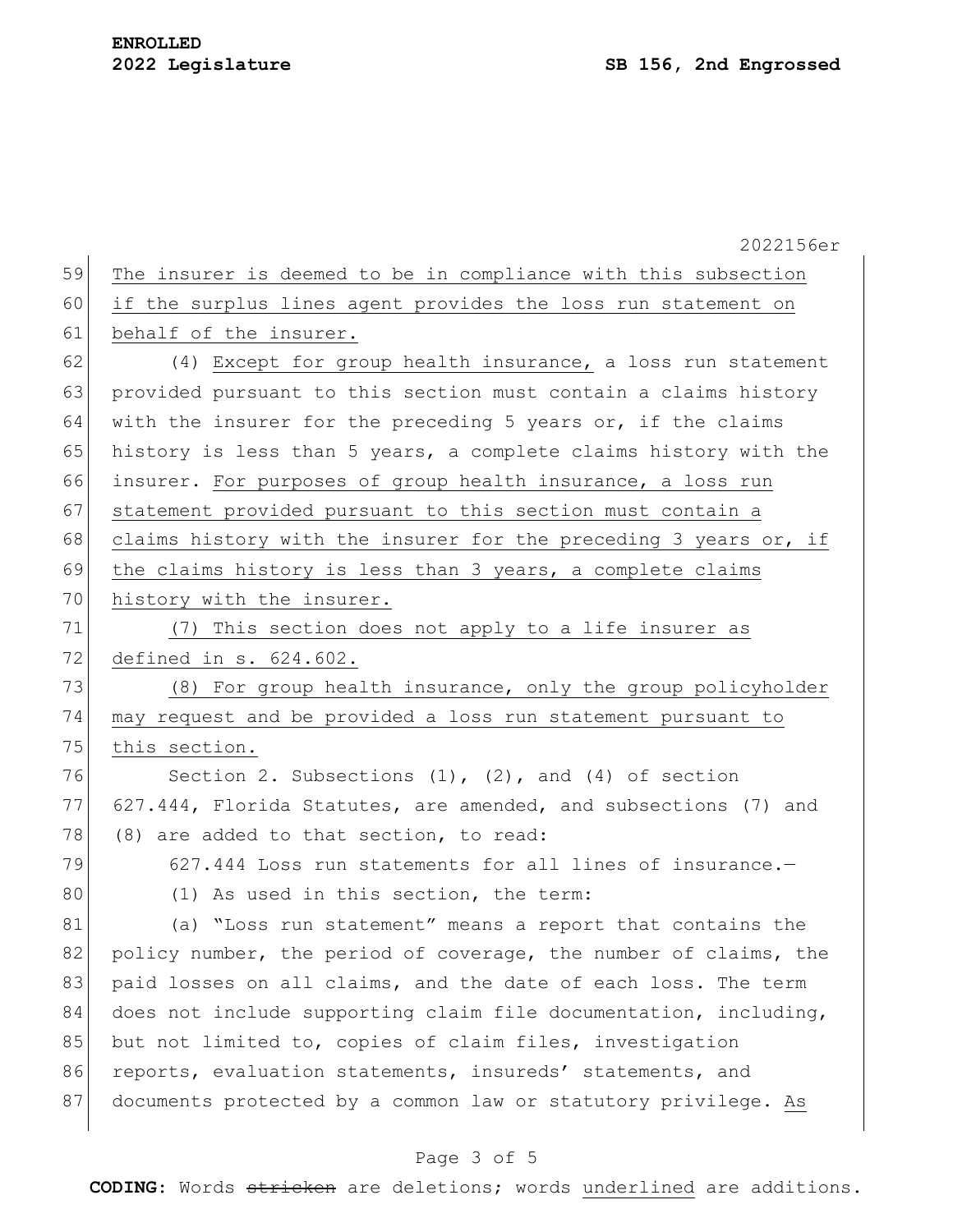2022156er 88 applied to group health insurance, the term means a report that 89 also contains the premiums paid, the number of insureds on a 90 monthly basis, and the dependent status. 91 (b) "Provide" means to electronically send a document or to 92 allow access through an electronic portal to view or generate a 93 document. 94 (2) Notwithstanding any other law, an insurer shall provide 95 to an insured within 15 calendar days after an individual or 96 entity designated by the insurer receives receipt of the 97 insured's written request, either: 98 (a) A loss run statement; or 99 (b) For personal lines of insurance, information on how to 100 obtain a loss run statement at no charge through a consumer 101 reporting agency. However, this section does not prohibit an 102 insured from requesting a loss run statement after receiving 103 information from a consumer reporting agency, in which case the 104 insurer shall then provide the loss run statement within 15 105 calendar days after the individual or entity designated by the 106 insurer receives the insured's subsequent written request. 107 (4) Except for group health insurance, a loss run statement 108 provided pursuant to this section must contain a claims history 109 with the insurer for the preceding 5 years or, if the claims 110 history is less than 5 years, a complete claims history with the 111 insurer. For purposes of group health insurance, a loss run 112 statement provided pursuant to this section must contain a 113 claims history with the insurer for the preceding 3 years or, if 114 the claims history is less than 3 years, a complete claims 115 history with the insurer. 116 (7) This section does not apply to a life insurer as

### Page 4 of 5